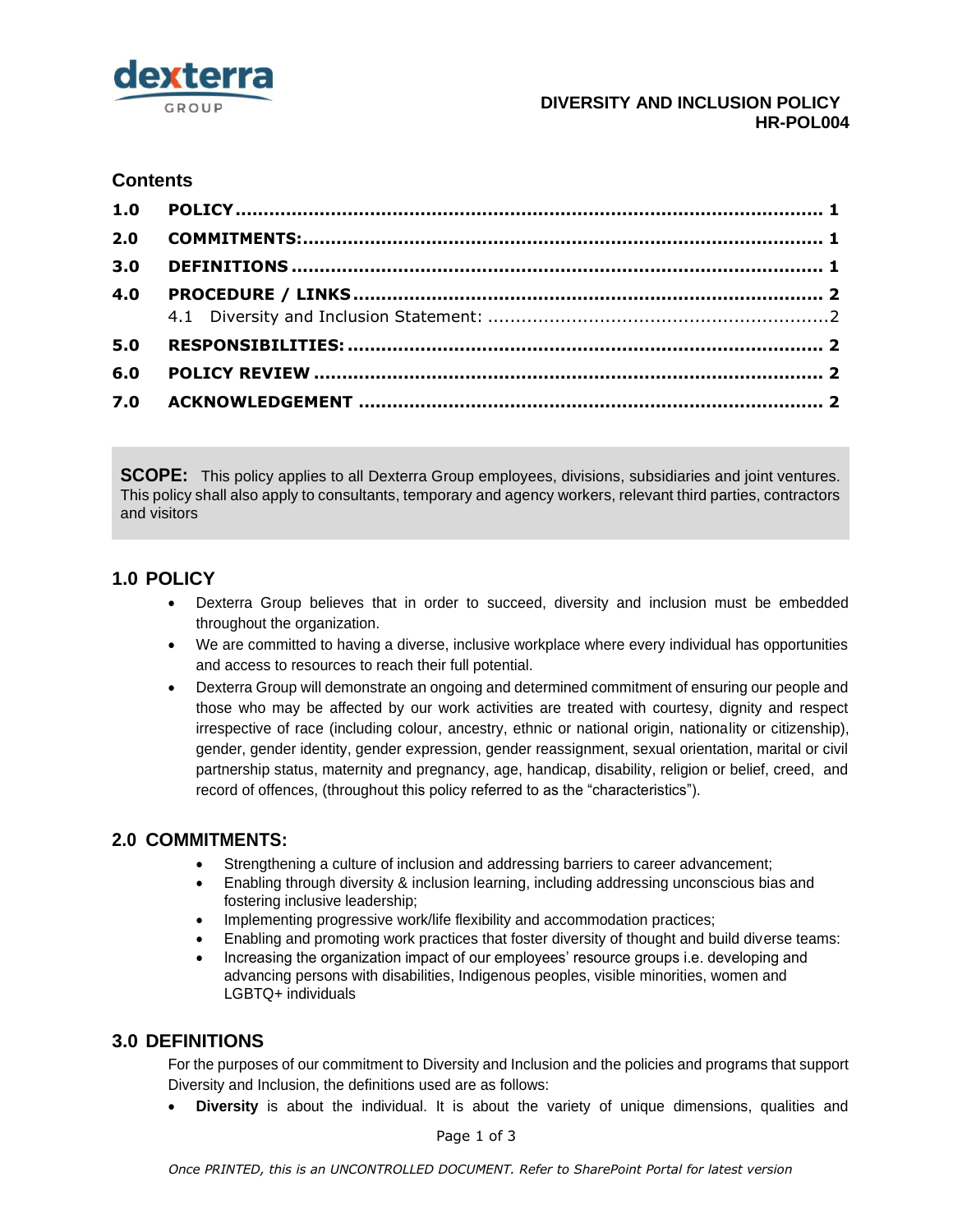

### **DIVERSITY AND INCLUSION POLICY HR-POL004**

characteristics we all possess.

- **Inclusion** is about the collective. It is about creating a culture that strives for equity and embraces, respects, accepts and values differences.
- **Diversity and Inclusion** is about capturing the uniqueness of the individual, creating an environment that values and respects individuals for their talents, skills and abilities to the benefit of the collective.

## <span id="page-1-0"></span>**4.0 PROCEDURE / LINKS**

#### <span id="page-1-1"></span>**4.1 Diversity and Inclusion Statement:**

All Dexterra Group workplaces will display the Diversity and Inclusion Commitment, signed by the Chief Executive Officer, attached.

### <span id="page-1-2"></span>**5.0 RESPONSIBILITIES:**

Dexterra Group believes that in order to succeed, diversity and inclusion must be embedded throughout the organization and that each individual in their role has a responsibility to uphold the commitment to diversity and inclusion.

#### **Senior Leadership Team**

- Ensuring that Dexterra Group meets its legal obligations relating to diversity, and inclusion;
- Promoting and driving diversity and inclusion values to all levels of the business;
- Leading and supporting the Company is creating an inspirational, inclusive and diverse environment.

#### **Management**

- Upholding the principles of this policy;
- Fostering a culture in which diversity and inclusion considerations are embedded into their work areas;
- Contributing to a safe and inclusive environment that celebrates diversity;
- Ensuring workplaces have a posted Diversity and Inclusion Statement

#### **Employees**

- Contributing to a safe and inclusive environment that celebrates diversity;
- Upholding the principles of this policy

## <span id="page-1-3"></span>**6.0 POLICY REVIEW**

Review annually

## <span id="page-1-4"></span>**7.0 ACKNOWLEDGEMENT**

| I acknowledge, understand, and have read the Diversity and Inclusion Policy, HR-POL004 |  |  |  |
|----------------------------------------------------------------------------------------|--|--|--|
| <b>Employee Signature</b>                                                              |  |  |  |
| Date Signed                                                                            |  |  |  |

Dexterra Group reserves the right to amend, modify, suspend or terminate any of its programs (including benefits) and policies covering employees and former employees, including retirees, at any time, including after employees'